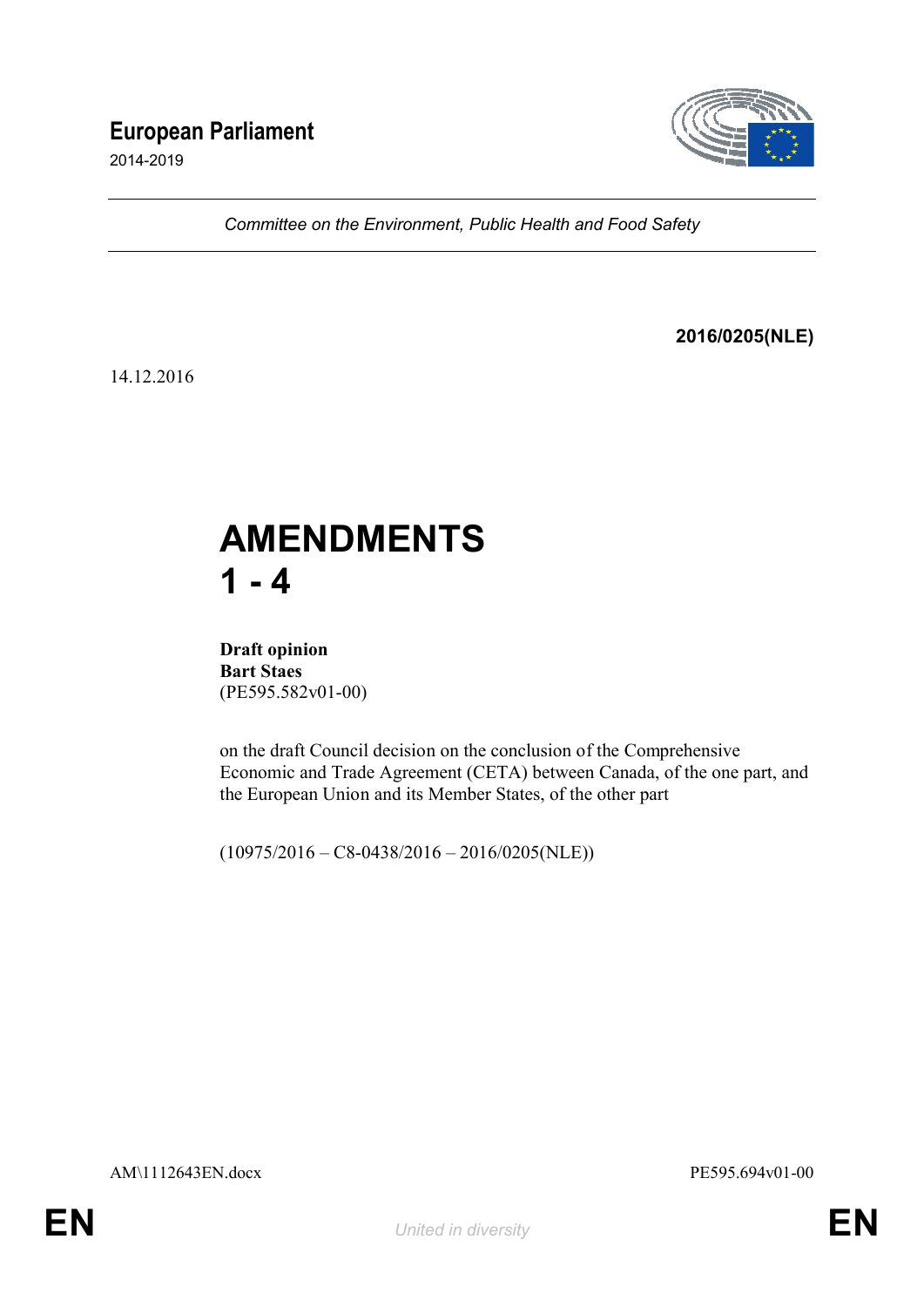AM\_Com\_LegConsent

PE595.694v01-00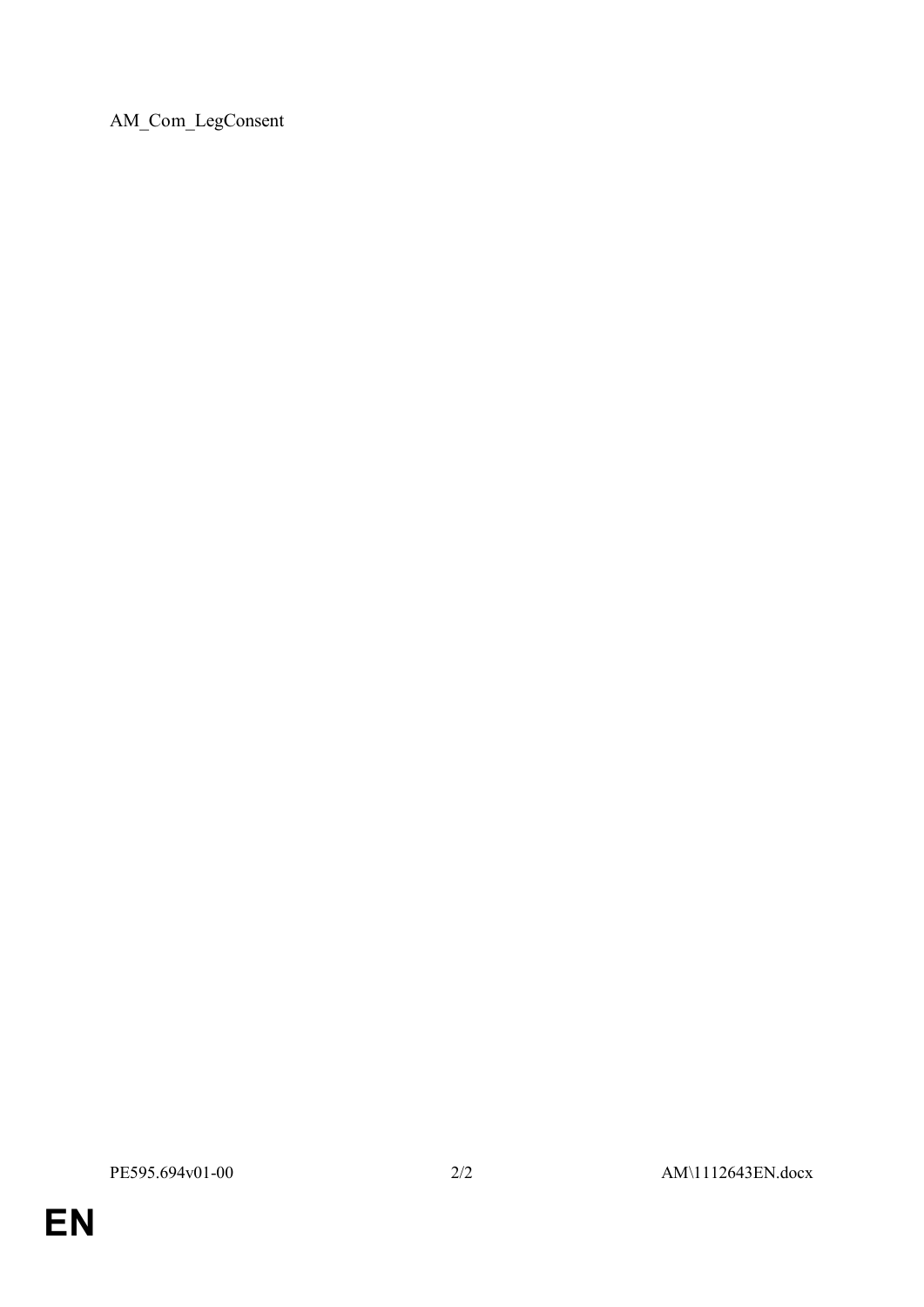**Amendment 1Ivo Belet, Michel Dantin, Angélique Delahaye, Francesc Gambús, Elisabetta Gardini, Esther Herranz García, Andrey Kovatchev, Giovanni La Via, Peter Liese**

### **Draft opinion Paragraph 1**

### *Draft opinion Amendment*

The Committee on Environment, Public Health and Food Safety calls on the Committee on International Trade, as the committee responsible, to recommend that Parliament *decline to* give its consent to the proposal for a Council decision on the conclusion of the Comprehensive Economic and Trade Agreement (CETA) between Canada, of the one part, and the European Union and its Member States, of the other part.

The Committee on Environment, Public Health and Food Safety calls on the Committee on International Trade, as the committee responsible, to recommend that Parliament give its consent to the proposal for a Council decision on the conclusion of the Comprehensive Economic and Trade Agreement (CETA) between Canada, of the one part, and the European Union and its Member States, of the other part.

Or. en

### **Amendment 2 Julie Girling**

### **Draft opinion Paragraph 1**

### *Draft opinion Amendment*

The Committee on Environment, Public Health and Food Safety calls on the Committee on International Trade, as the committee responsible, to recommend that Parliament *decline to* give its consent to the proposal for a Council decision on the conclusion of the Comprehensive Economic and Trade Agreement (CETA) between Canada, of the one part, and the European Union and its Member States, of the other part.

The Committee on Environment, Public Health and Food Safety calls on the Committee on International Trade, as the committee responsible, to recommend that Parliament give its consent to the proposal for a Council decision on the conclusion of the Comprehensive Economic and Trade Agreement (CETA) between Canada, of the one part, and the European Union and its Member States, of the other part.

Or. en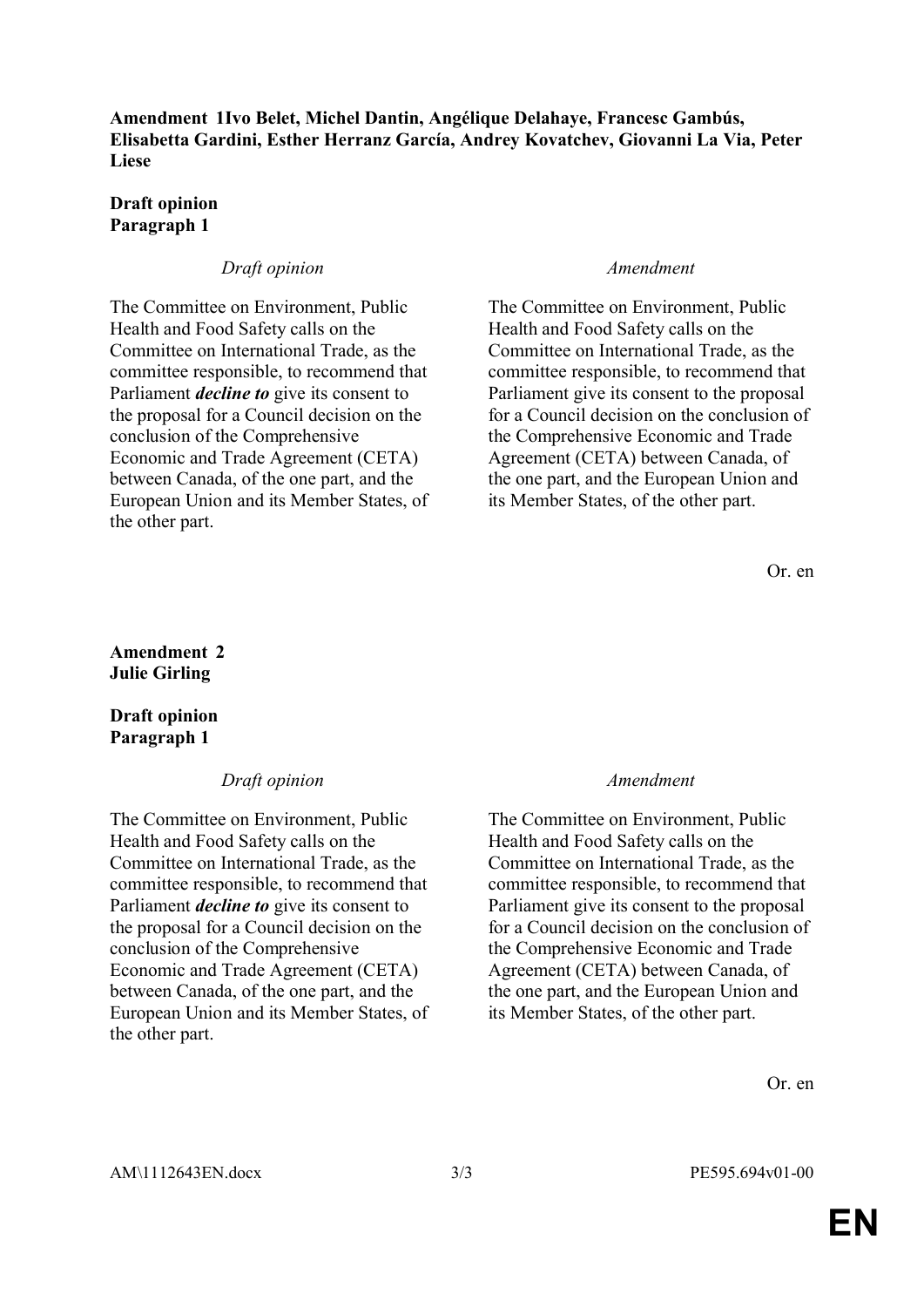### *Justification*

*CETA will strengthen EU-Canada relations. It is an important instrument in the EU's efforts to shape the standards of global trade in the 21st century. It is the most modern and progressive free trade agreement that the EU has ever negotiated, upholding Europe's standards related to food safety, product safety, consumer protection, health, and the environment. It also includes measures to ensure the participation of businesses, unions, civil society and citizens in the implementation of these provisions and of the agreement overall.* 

**Amendment 3 Jasenko Selimovic, Gerben-Jan Gerbrandy**

### **Draft opinion Paragraph 1**

### *Draft opinion Amendment*

The Committee on Environment, Public Health and Food Safety calls on the Committee on International Trade, as the committee responsible, to recommend that Parliament *decline to* give its consent to the proposal for a Council decision on the conclusion of the Comprehensive Economic and Trade Agreement (CETA) between Canada, of the one part, and the European Union and its Member States, of the other part.

The Committee on Environment, Public Health and Food Safety calls on the Committee on International Trade, as the committee responsible, to recommend that Parliament give its consent to the proposal for a Council decision on the conclusion of the Comprehensive Economic and Trade Agreement (CETA) between Canada, of the one part, and the European Union and its Member States, of the other part.

Or. en

### **Amendment 4 Susanne Melior**

**Draft opinion Paragraph 1**

### *Draft opinion Amendment*

The Committee on Environment, Public Health and Food Safety calls on the Committee on International Trade, as the committee responsible, to recommend that Parliament *decline to* give its consent to the proposal for a Council decision on the

The Committee on Environment, Public Health and Food Safety calls on the Committee on International Trade, as the committee responsible, to recommend that Parliament give its consent to the proposal for a Council decision on the conclusion of